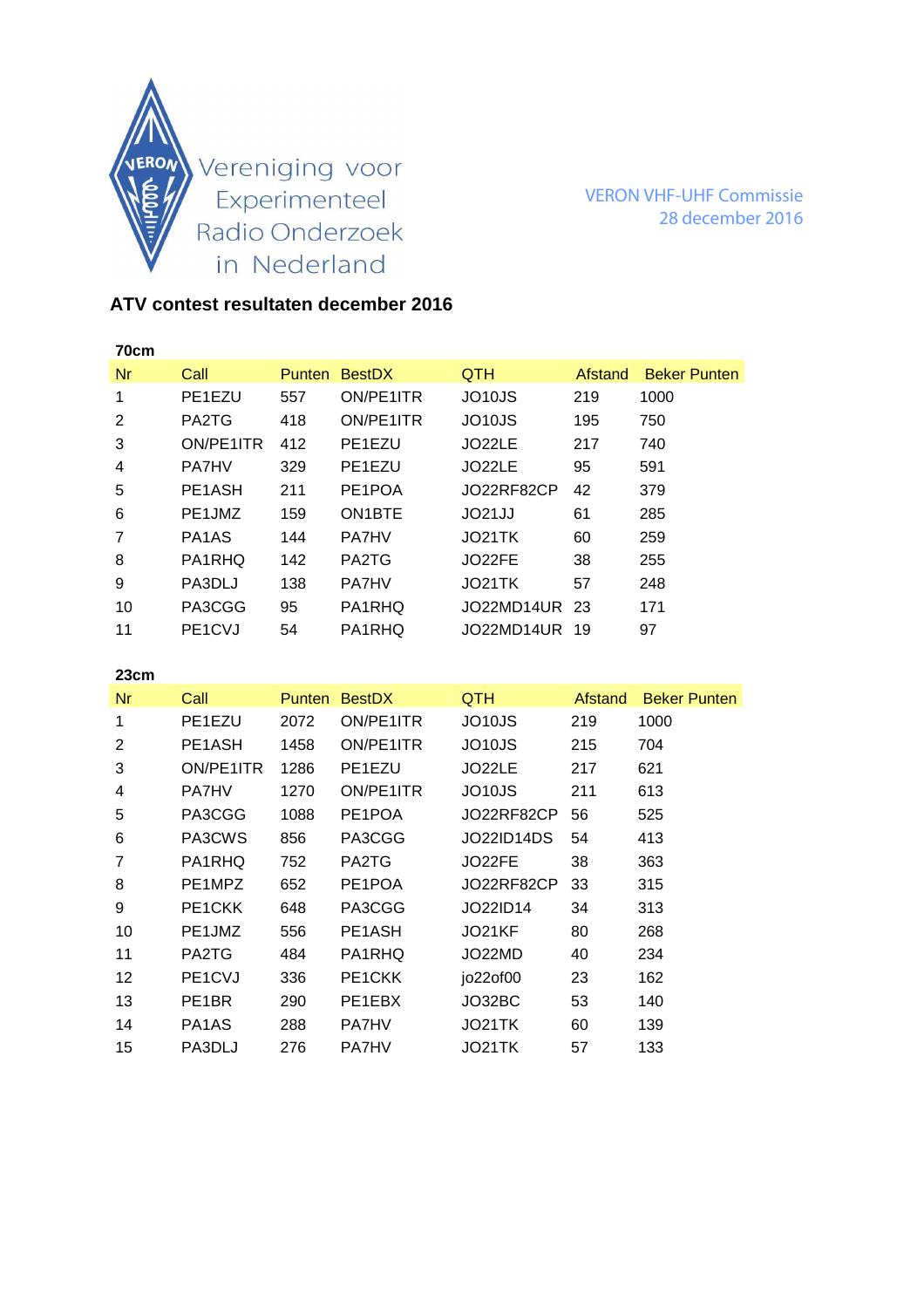| 13cm           |                                  |               |                                |               |         |                     |
|----------------|----------------------------------|---------------|--------------------------------|---------------|---------|---------------------|
| Nr             | Call                             | <b>Punten</b> | <b>BestDX</b>                  | <b>QTH</b>    | Afstand | <b>Beker Punten</b> |
| 1              | PA3CGG                           | 2720          | PE1POA                         | JO22RF82CP    | 56      | 1250                |
| 2              | PA3CWS                           | 2150          | PA3CGG                         | JO22ID14DS    | 54      | 988                 |
| 3              | PE <sub>1</sub> CKK              | 2100          | PA2TG                          | JO22FE        | 48      | 965                 |
| 4              | PE1ASH                           | 1990          | PE1POA                         | JO22RF82CP    | 42      | 915                 |
| 5              | PA1RHQ                           | 1880          | PA2TG                          | JO22FE        | 38      | 864                 |
| 6              | PE1EZU                           | 1830          | PA2TG                          | JO22FE        | 37      | 841                 |
| $\overline{7}$ | PA2TG                            | 1720          | PE <sub>1</sub> CKK            | <b>JO22OF</b> | 51      | 790                 |
| 8              | PE1MPZ                           | 1300          | PA3CGG                         | JO22ID14DS    | 30      | 597                 |
| 9              | PE <sub>1</sub> C <sub>V</sub> J | 840           | PE1CKK                         | jo22of00      | 23      | 386                 |
| 10             | PE <sub>1</sub> BR               | 410           | PE2TV                          | JO32GH        | 24      | 188                 |
| 11             | PA <sub>1</sub> A <sub>S</sub>   | 120           | PA3DLJ                         | JO20VW        | 12      | 55                  |
| 12             | PA3DLJ                           | 120           | PA <sub>1</sub> A <sub>S</sub> | JO20XW        | 12      | 55                  |
|                |                                  |               |                                |               |         |                     |

| 9cm            |                                  |     |                     |               |                |                     |
|----------------|----------------------------------|-----|---------------------|---------------|----------------|---------------------|
| Nr             | Call                             |     | Punten BestDX       | QTH           | <b>Afstand</b> | <b>Beker Punten</b> |
| 1              | PA3CGG                           | 710 | PE <sub>1</sub> CKK | <b>JO22OF</b> | 37             | 1500                |
| 2              | PE1CKK                           | 680 | PA3CGG              | JO22ID14      | 34             | 1437                |
| 3              | PE1ASH                           | 625 | PA3CRX/P            | JO22NG95RA 21 |                | 1320                |
| $\overline{4}$ | PE <sub>1</sub> C <sub>V</sub> J | 345 | PA3CGG              | JO22ID14DS    | 19             | 729                 |
| -5             | PE <sub>1</sub> E <sub>ZU</sub>  | 315 | PE <sub>1</sub> CKK | JO22OF        | 15             | 665                 |
| 6              | PA3CRX                           | 105 | PE1ASH              | JO22KF40OE 21 |                | 222                 |

| 6cm |                                  |               |               |                   |         |                     |
|-----|----------------------------------|---------------|---------------|-------------------|---------|---------------------|
| Nr  | Call                             | <b>Punten</b> | <b>BestDX</b> | <b>QTH</b>        | Afstand | <b>Beker Punten</b> |
| 1   | PA3CRX                           | 1635          | PA3CGG        | <b>JO22ID14DS</b> | 50      | 1500                |
| 2   | PA3CGG                           | 1530          | PA3CRX        | JO22QA39UX        | 48      | 1404                |
| 3   | PE <sub>1</sub> A <sub>SH</sub>  | 1250          | PA3CRX        | JO22QA            | 40      | 1147                |
| 4   | PE <sub>1</sub> CKK              | 810           | PA3CGG        | JO22ID14          | 34      | 743                 |
| 5   | PE1EZU                           | 810           | PA3CRX        | JO22QA39UX        | 30      | 743                 |
| 6   | PA1RHQ                           | 560           | PA3CGG        | JO22ID14DS        | 23      | 514                 |
| 7   | PA3CWS                           | 180           | PA3CRX        | <b>JO22QA</b>     | 18      | 165                 |
| 8   | PA2TG                            | 90            | PA3CGG        | <b>JO22ID</b>     | 18      | 83                  |
| 9   | PE <sub>1</sub> C <sub>V</sub> J | 80            | PE1ASH        | <b>JO22KF40OE</b> | 8       | 73                  |

| 3cm |                                  |               |               |                     |         |                     |
|-----|----------------------------------|---------------|---------------|---------------------|---------|---------------------|
| Nr  | Call                             | <b>Punten</b> | <b>BestDX</b> | <b>QTH</b>          | Afstand | <b>Beker Punten</b> |
| 1   | PA3CGG                           | 640           | PE1MPZ        | JO22NB02NU          | -30     | 1500                |
| 2   | PE1ASH                           | 560           | PE1MPZ        | JO22NB              | 24      | 1312                |
| 3   | PE1EZU                           | 430           | PA3CGG        | <b>JO22ID14DS</b>   | 22      | 1008                |
| 4   | PA1RHQ                           | 350           | PA3CGG        | JO22ID14DS          | 23      | 820                 |
| 5   | PE1MPZ                           | 345           | PA3CGG        | JO22ID14DS          | 30      | 809                 |
| 6   | PE <sub>1</sub> C <sub>V</sub> J | 230           | PE1EZU        | JO22LE93OW          | 15      | 539                 |
| 7   | PE <sub>1</sub> BR               | 75            | PE1ACB        | JO32KF              | 5       | 176                 |
| 8   | PA3DLJ                           | 60            | PA1AS         | JO <sub>20</sub> XW | 12      | 141                 |
| 9   | PA <sub>1</sub> A <sub>S</sub>   | 60            | PA3DLJ        | JO20VW              | 12      | 141                 |